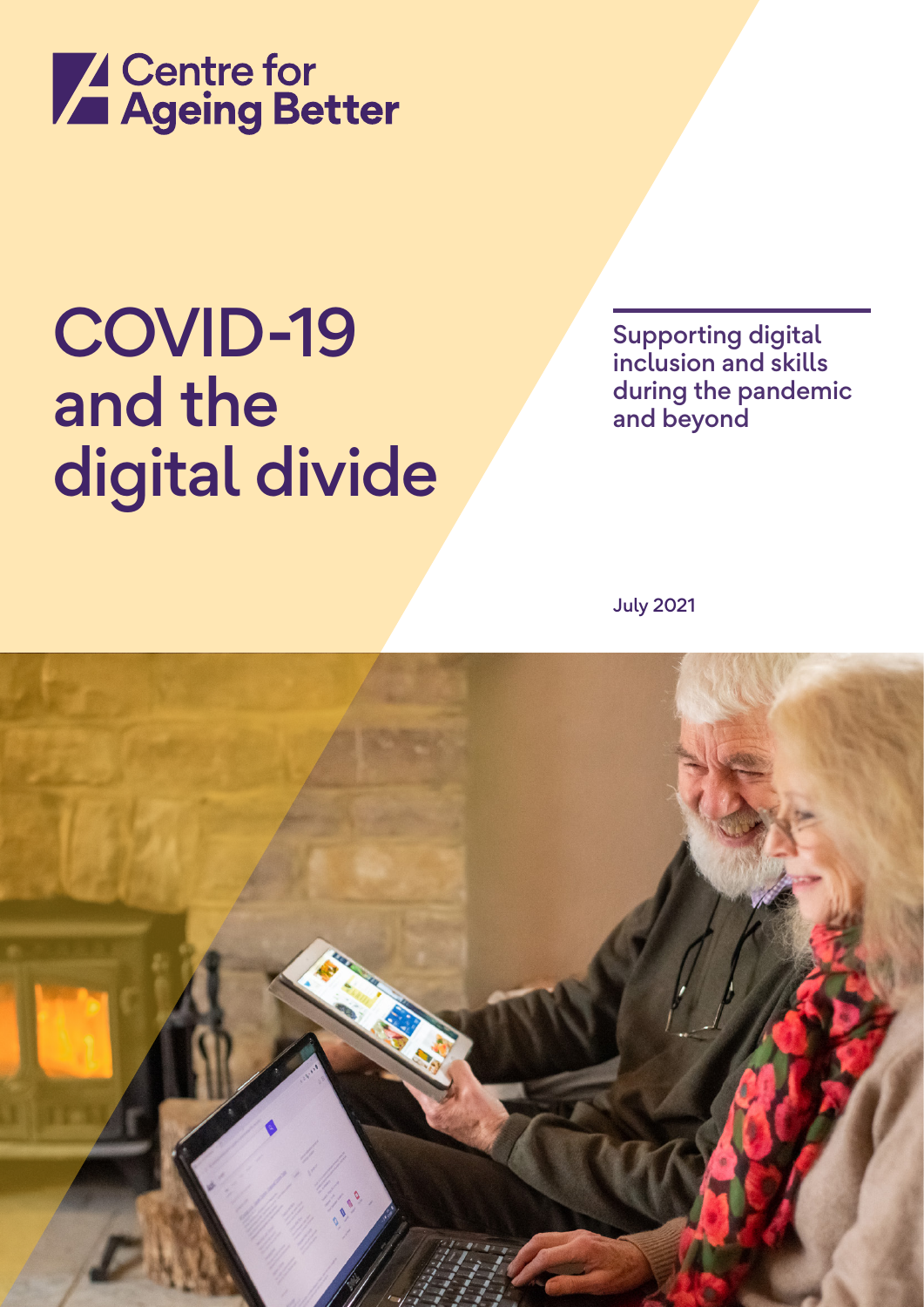## Introduction

Before the COVID-19 pandemic, people without access to the internet were already at a significant disadvantage in terms of seeking job opportunities, accessing financial support, ordering online, and connecting with organisations.

The pandemic has dramatically exacerbated this situation. Many people, for the first time, have increasingly had to rely on the internet and digital devices to access support, get things done and to participate more fully in society. This digital inequality can be particularly seen for those in mid to later life, with ONS data (2020) highlighting that prior to the pandemic, 32% of those who had never or not recently used the internet were aged between 50 and 69 (over 1 million individuals).

As a response to this challenging context, the Centre for Ageing

Better commissioned Citizens Online, a digital skills and inclusion charity, to conduct a research project to understand more about the effect of COVID-19 on digital skills and usage. The research was conducted with a range of organisations, local authorities, and people aged 50-70.

#### **The research aimed to:**

- Identify and share the good practice developed by organisations to help digitally excluded older people with skills training.
- Understand how older people in need of digital skills support have improved their knowledge by engaging with organisations.

The findings from this report will be of particular interest to leaders of community organisations, digital inclusion role holders at local authorities, digital-focused charities and funders wanting to support local community groups.



### **32%**

of those who had never or not recently used the internet were aged between 50 and 69 (over 1 million individuals). (ONS, 2020a)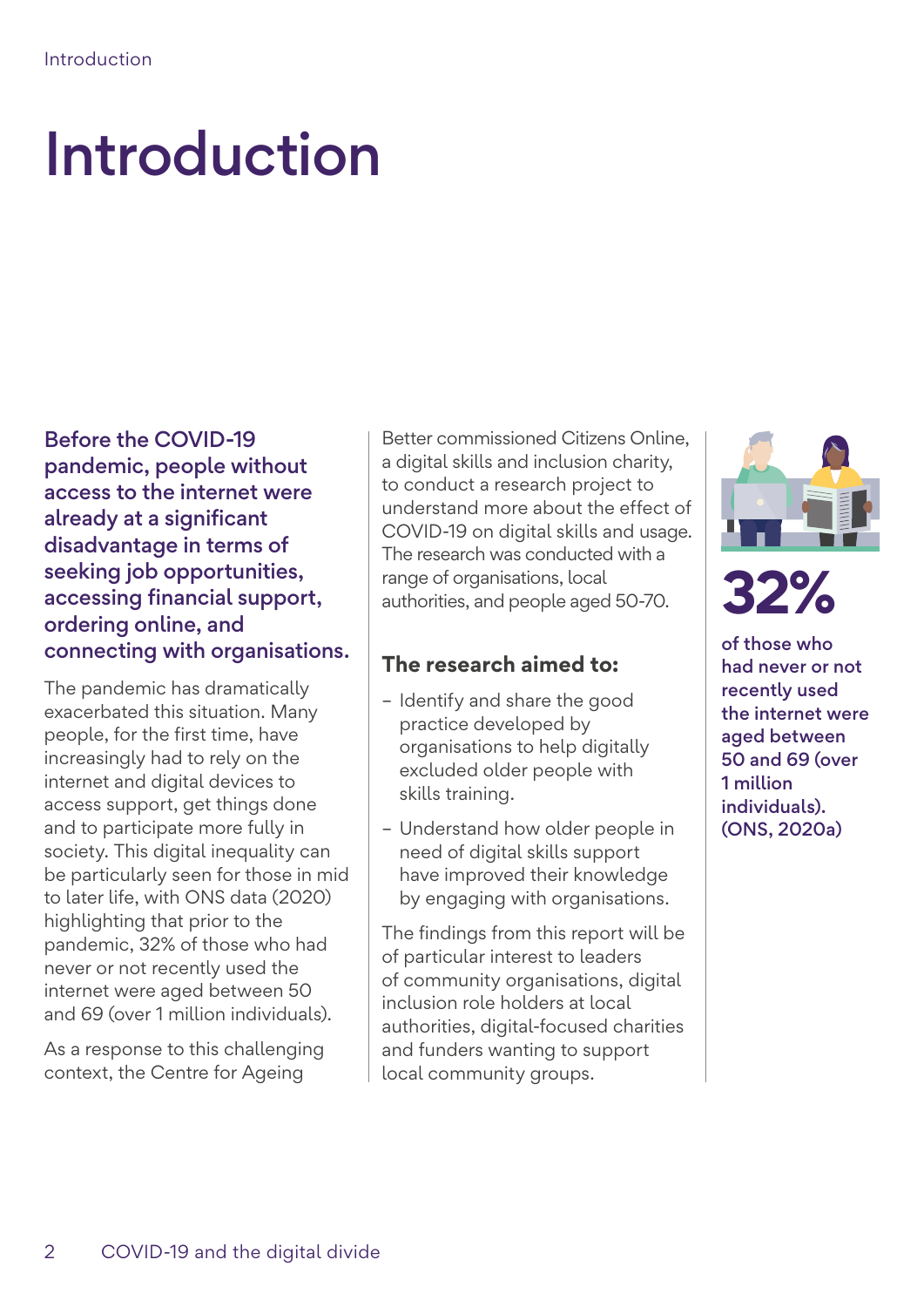### Summary of key findings

- 1. **There is a significant digital divide among 50–70 year olds, exacerbated by the pandemic.**
- 2. **Digital inclusion is not just about being online, it's also about building skills and confidence.** Even a small number of skills building sessions can really boost confidence and use.



- 3. **Local and national organisations have had to adapt to continue to support users throughout the pandemic.** Most organisations who responded to our research were able to move services online (68%) or to telephone (64%). There are many examples of good practice where groups have supported people despite the challenges.
- 4. **There is a lack of awareness among older adults of the support available.** The overwhelming majority of participants in our study were not aware of an organisation that could help them if they needed it, despite the prevalence of local support. This is an ongoing challenge in digital exclusion.

5. **Organisations need more financial and peer support to support digital inclusion.** Typically small, local organisations offering digital support are very effective at reaching out to people in need but have financial and resource constraints.



- 6. **Remote support has benefits beyond the role played in the pandemic.** Accessing support by phone or online can be more convenient to people and more efficient for the provider.
- 7. **Non-digital channels still need to be supported.** Many people still do not want to use the internet and want to continue using non-digital channels. More than half of phone poll respondents who were offline at the start of the pandemic still did not feel the need to start six months later.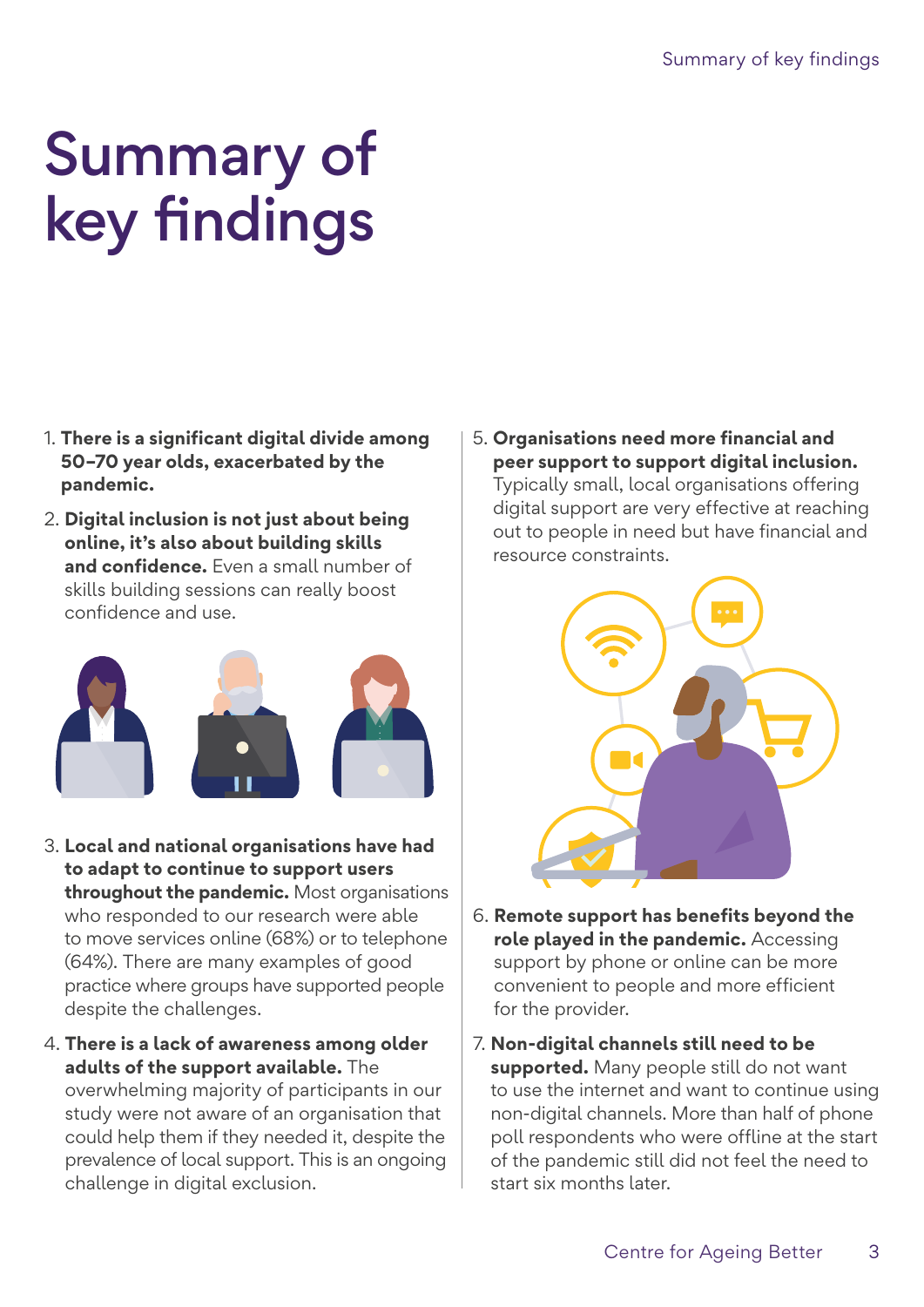# Methodology

#### The research methods for the project were:

- 1. A phone poll by the research firm, Survation, looking at people's use of the internet and digital devices overall. It was conducted with a sample of 502 people representative of those aged 50-70 nationally living with household incomes under £25,000. This income figure was chosen as an indicator of households who are less likely to be online regularly.
- 2. Two online surveys which ran from late November 2020 through to mid-January 2021. These were circulated from Citizens Online via social media, messaging, and email platforms:
- The first survey was to organisations providing support to understand if and how they have changed their service delivery. The survey was circulated to the email database for Citizens Online, as well as to UK Online Centres, and the COVID-19 Mutual Aid UK list of local groups. A total of 252 organisations were included in the final analysis.
- The second online survey was targeted at individuals aged 50-70. The aim was to understand their digital usage before the pandemic, what has changed since, and whether they have been able to access help. 295 completed responses were received.
- 3. Follow up in-depth interviews with nine organisations and eight people aged 50-70 exploring the issues raised in their original responses.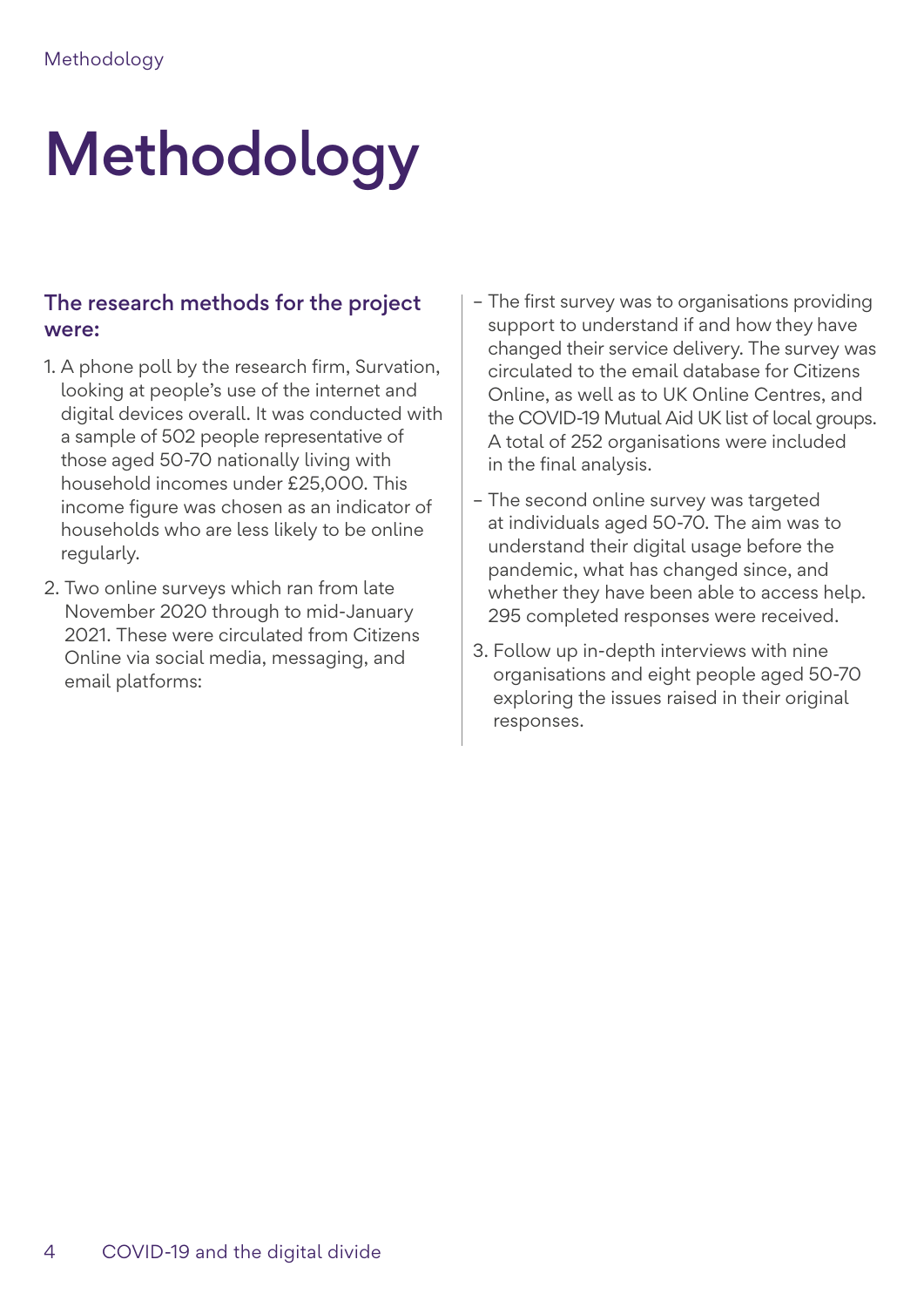# Key findings

#### **1. There is a significant digital divide among 50–70 year olds, exacerbated by the pandemic.**

Across the UK, 3 million people are offline (ONS 2020). Of these, 32% or approximately 1 million people are aged 50-69. The majority (67%) were aged 70 or over. Someone's age may be a leading factor in whether or not they're online, but it is not the only one. We know that low income is also a key risk factor in digital exclusion (Lloyd's Bank 2020).

Our research has shown that for the organisations and groups who support people, the pandemic has created a greater urgency to help those most at risk. There has been a clear aim to contact people and assess how they need support with everyday services and where there is a digital challenge. Examples include accessing healthcare and Universal Credit (UC) applications. 77% of organisations surveyed were helping people to do new things online, including benefit applications and online shopping. The need to help people with getting devices and affordable data packages has

also been a strong theme during the pandemic. Schemes such as the Devices Dot Now campaign collected tablets, smartphones and laptops, as well as connectivity in the form of SIMs and dongles from businesses and distributed these through UK Online Centres and some other groups.

"Digital's always been part of our programme... But it's never been the most important thing… When you ask me about what's happening now [it's a] different story... Now they say to you, I can't do this because I haven't got a device or… I've got to book a doctor's appointment online, or I've got to book a shopping slot and I don't know how to do that… or the library's shut, so now I can't go in and use that computer or access my emails."

ш



**3m**

people are offline across the UK. (ONS, 2020a)

**Ageless Thanet**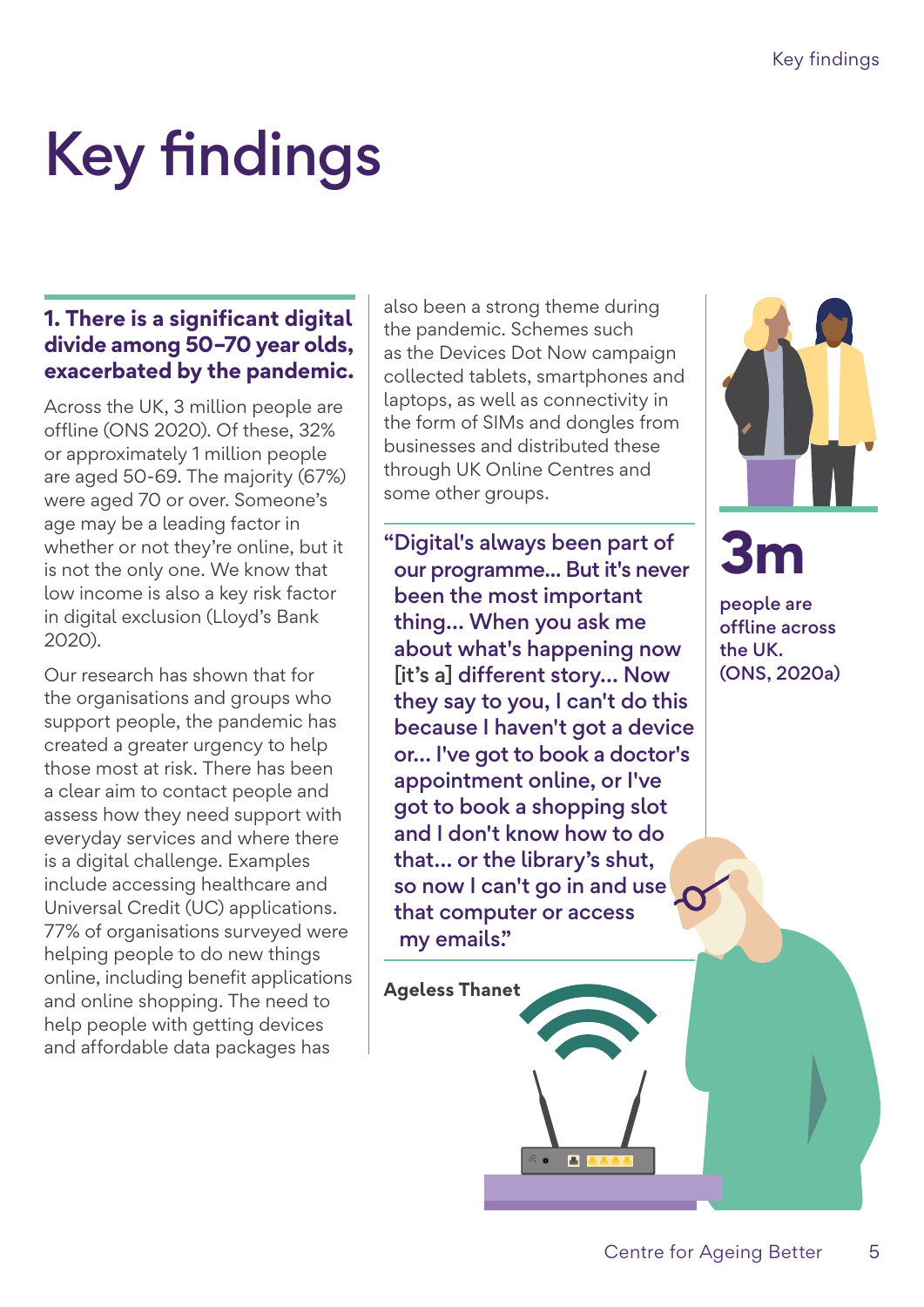#### **2. Digital inclusion is not just about being online, it's also about building skills and confidence.**

For many older people the challenge has been to build confidence and skills at new digital tasks. Bodies such as Ofcom have stated that a quarter of all UK adult internet users can be classified as "narrow" users – meaning they are only using a limited number of online activities on a day-to-day basis. Ofcom's data showed that those aged 55+ are particularly likely to be classified in this category, compared to younger age groups: 32% for 55-64 year olds which rises to 49% for 65-74 year olds.

Our survey responses and interviews with organisations have demonstrated the value that people place on joining regular sessions to develop their skillset. Over two-thirds of organisations have been helping people to do new things online (67%), and just under two-thirds are helping people to set up digital devices (61%).

"There's a lot of people who have got a smartphone. But, you can only do so much on a smartphone. A lot didn't have data with the basic contracts they have and a lot of them didn't have the skills to take a photograph and send a WhatsApp message, or do a transaction. I found a lot of them were struggling because they just didn't know how to do things."

**North Manchester Community Partnership**

In our phone poll, the most commonly identified barrier for individuals was related to self-perception and lack of motivation (56%):

"The first step you take is the hardest. If you can motivate yourself to take that first step and say to yourself, "I want to go and do this, I am going to do this go" and do it, you will be supported. For me I needed to ask loads of questions even if some sounded repetitive so that I could understand how to do things."

#### **Valerie, Thanet**

#### **3. Local and national organisations have had to adapt to continue to support users throughout the pandemic.**

Support groups and organisations have had to work hard to respond and adapt given the national government guidance during the pandemic period to stay at home.

Most organisations who responded to our research were able to move services online (68%) or over the telephone (64%).

Some organisations have used this opportunity to adapt the skillset of their volunteers or digital champions to improve their digital skills offering. In Dorset, for example, one organisation found that referring to digital champions with specialisms (e.g., 'Apple specialist' or 'online security specialist') has been effective when engaging with users.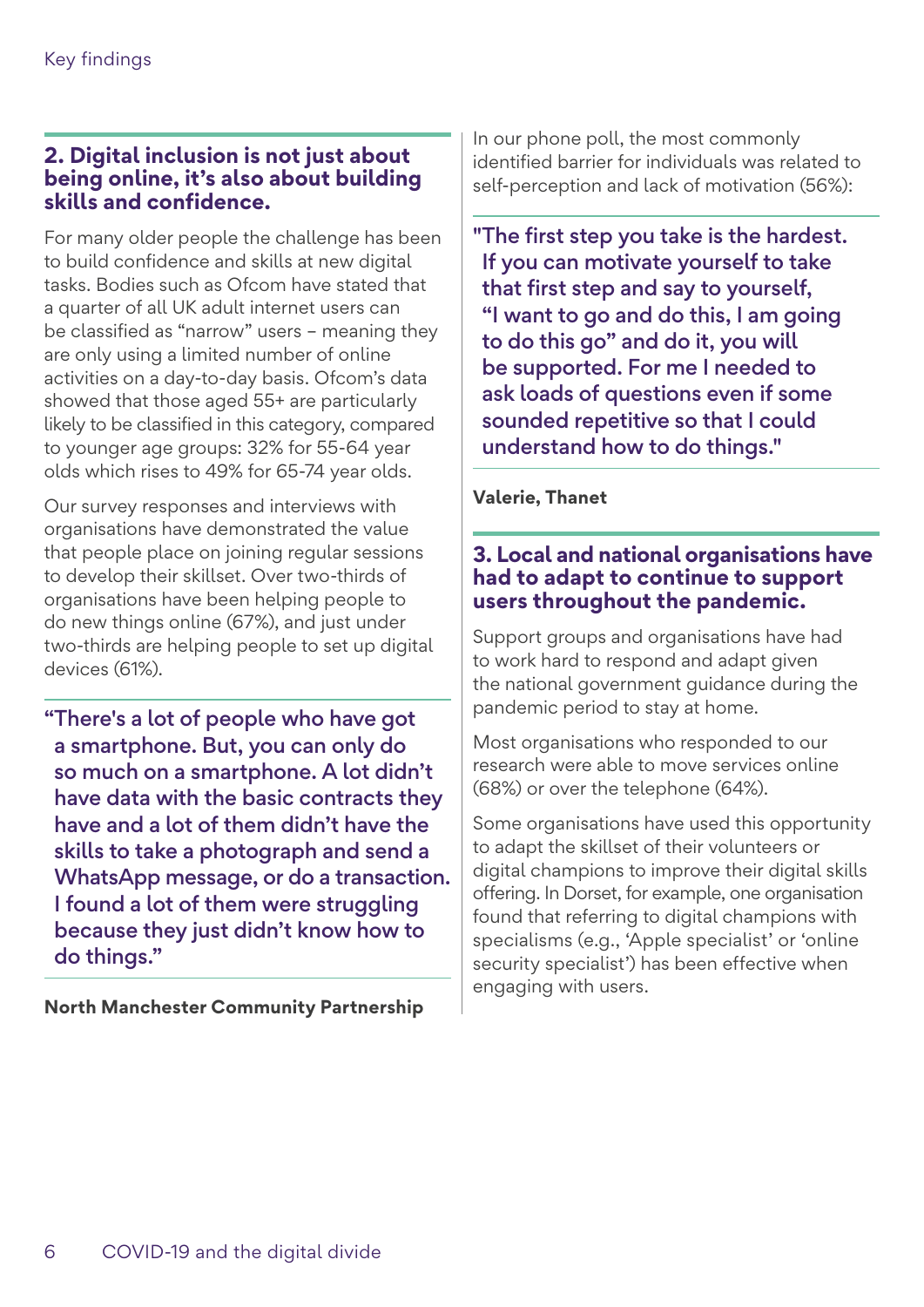"For our digital champions it's really useful if you've got a similar device at home and you can see it and explain over the phone what the caller needs to do. Among our champions we have Android specialists and Apple specialists. We also have people who are good on Facebook, Skype, Zoom and we have people who are particularly good with online shopping. And then we've got someone who works in online security, so anyone who's had a query about security can be directed to them."

#### **Digital Dorset organisation**

The benefits of being a participant in digital skills training sessions can be seen through our qualitative research. It enabled participants to improve their digital skills, but also to support others – within groups and within their communities.

"[It] was a lifesaver because everybody… on that group has some experience of something or other… They have been really, really helpful… That is the great thing about the internet. You can look everything up, there will be an answer on there. And… somebody will have experienced something... I do it all the time — I'll give the answers to people as well!"

**Margaret, 64, Greater London**

#### **4. There is a lack of awareness among older adults of the support available.**

Despite the availability and prevalence of local groups providing digital skills support, the overwhelming majority of participants in our study were not aware of an organisation that could help them if they needed it.

This is an ongoing challenge, with many digitally excluded people not knowing where to turn to for digital support. For example, our phone poll found that only one in eight people (13%) were aware of a digital support organisation.

Of those who found organisations to support them, due to the varied range of support available, one found it challenging and time consuming to find a suitable local group. In our survey many referred to Google or YouTube as a first support point, while some mentioned libraries, Citizens Advice, and specialist digital skills or local organisations.

Our research suggests that smaller organisations in particular would benefit from better marketing support to maximise their ability to promote their services via different channels on a regular basis.

"I often need assistance when something happens that I don't understand but don't know where to go for help."

 **Pat, East Sussex**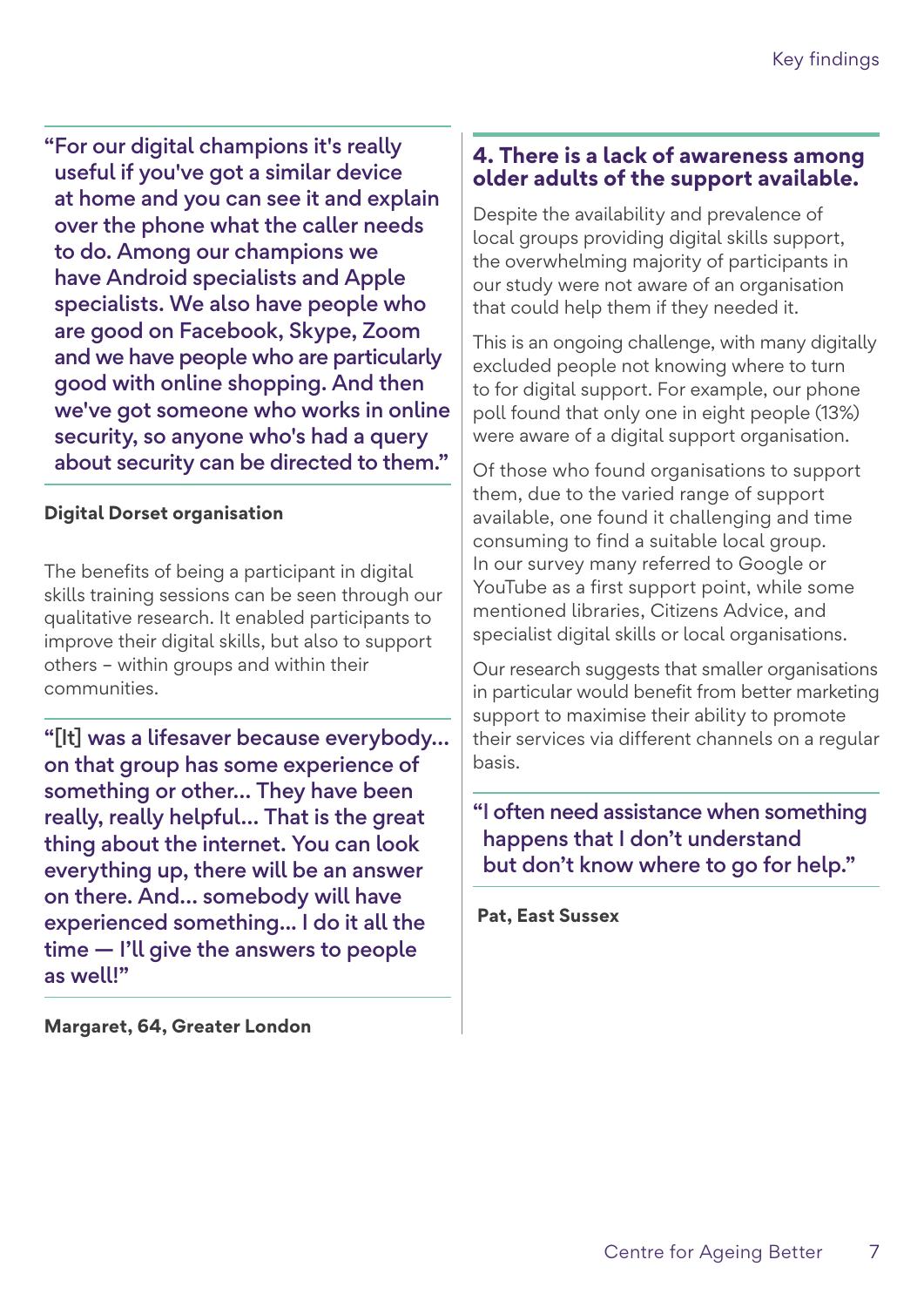

#### **5. Organisations need more financial and peer support to support digital inclusion**

Organisations that participated in our research reported an overwhelming demand for digital support during the pandemic. While many smaller, local organisations have been effective at reaching out to communities and people, a number have reported that it has been challenging to balance the demand for a wide range of digital support – from device loans, queries about data packages, use of specific platforms and apps – with the resources available.

"I was seriously overwhelmed with phone calls… it's been quite a nightmare to be honest. It's just never stopped – from March until Christmas when I turned it off! … I've had a break but then we started New Year and it's just back into it again…"

**John Curtin, North Manchester Community Partnership**

Our research indicates that organisations in places with higher deprivation and those with deep roots in communities have experienced greater demand. One case study in our research from a non-profit organisation, Samafal, working with the BAME community in Edmonton, London shows the deep digital exclusion felt by people.

The organisation faced a huge increase in demand for support, including digital support. At an early point in the pandemic, the organisation helped 50 people in a week, where normally they might deal with 60 in a month. People needed help to access benefits, but also to access information about the impact of different benefits.

In some other locations, there has been a reduction in people seeking support, which affects funding which is based on a certain demand. Some organisations have been able to access emergency funding or develop systems to reach people in their homes. Others have known digitally excluded people are in their community but have been unable to help them because of challenges the pandemic has brought.

"Less learners, so less money coming in from funding, so less flexibility to offer courses as less money available. Staff not being able to be part of face-to-face delivery as they are shielding/vulnerable reduces what we can offer to the community…"

#### **Education and skills provider, Humberside**

To continue the vital work in delivering digital skills support, organisations need more peer support and financial support from national and local government.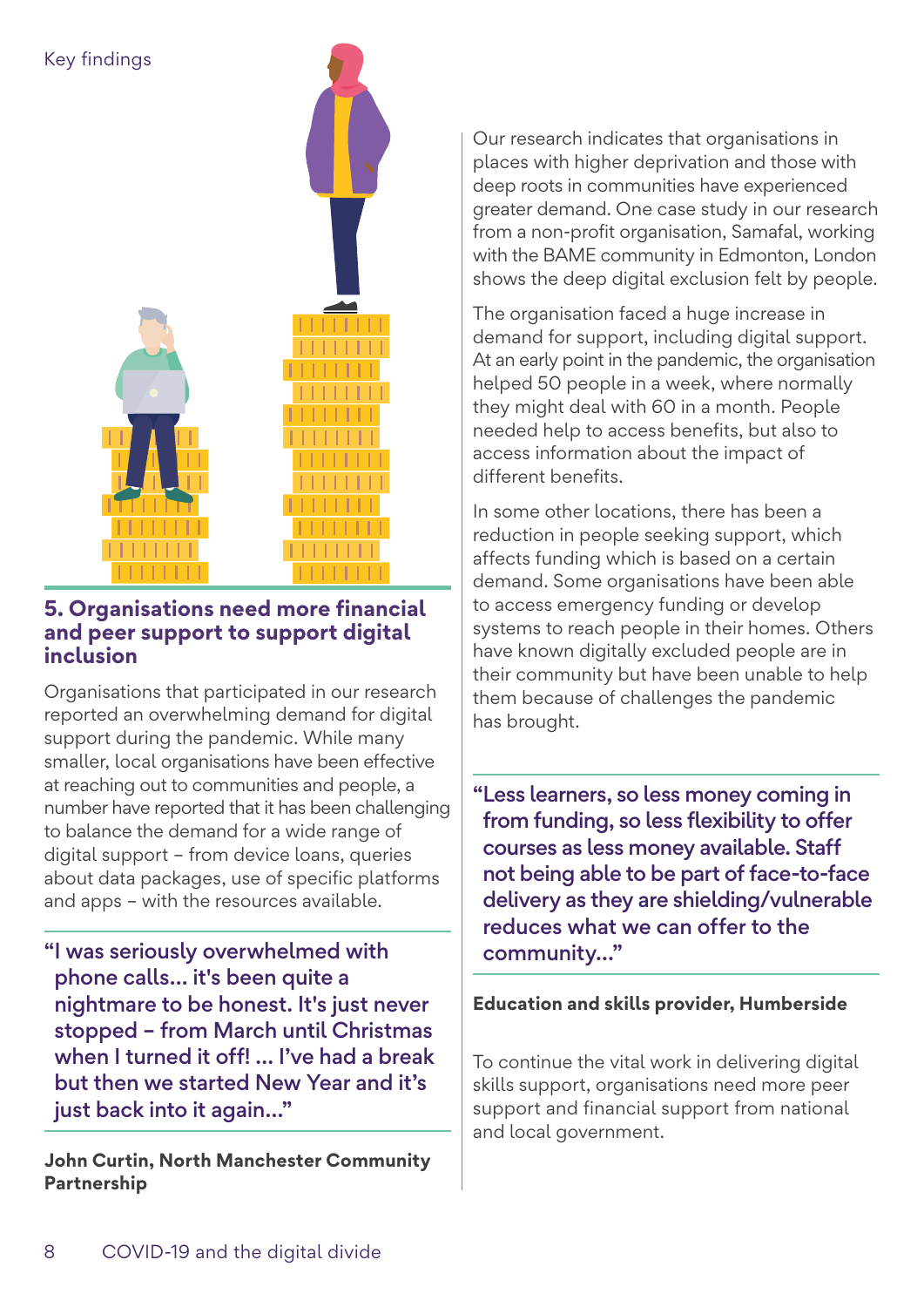#### **6. Remote support has benefits beyond the role played in the pandemic**

The benefits of remote support are significant for some service users, allowing them to overcome the difficulties of travel and costs, as well as enabling them to join sessions at more convenient times. For those users shielding or with mobility issues, the offer of a remote session has been a positive development. For the delivery organisation, this can also result in reduced venue costs and less time spent travelling in between sites, supporting organisations to reach greater numbers of people. The future model should be a hybrid one with remote as well as face-to-face sessions in delivering digital skills support.

"Remote group sessions can work well and are easier to access. We have focused on areas like health that are particularly important as 'hooks' that might not have been before. We have probably helped more people as we are not spending time on travel and venue set up."

**Carers organisation, Yorkshire, and the Humber**

#### **7. Non-digital channels need to be still supported**

The trend toward digital as the key channel for engagement with government and business services was happening before the pandemic. It has accelerated over the last year with the restrictions. However, many people still do not want to use the internet, with over half (56%) of our phone poll respondents stating that they don't use the internet because "I don't feel the need to" or "it's not for me".

Whilst efforts to promote the benefits of being online need to continue, room must be made for those who choose not to go online in their daily life. Some organisations (15%) were able to continue in-person services after taking measures to make their venues more COVID-19 secure, others were able to start telephone hotline services to digital champions. Local and national government, businesses and other community services need to ensure that nondigital options, such as the phone are still available for people.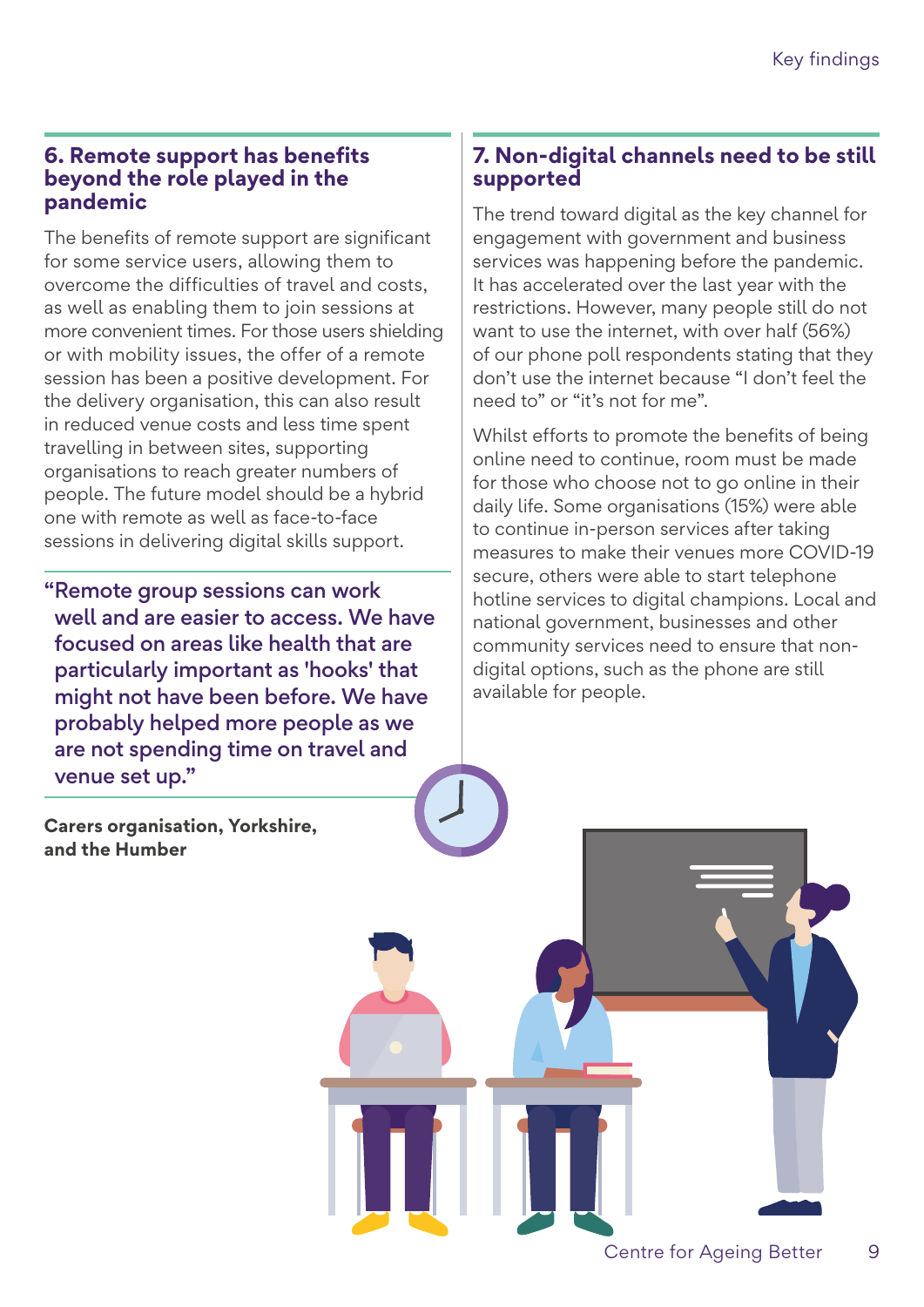## Examples of good practice



The case study interviews from this research have highlighted many examples of good practice from organisations delivering services to users in challenging circumstances. Examples include:

- **Offering assisted support to digitally excluded people –** enabling people to access goods and services through volunteers without having to get online (Ageless Thanet, Northfield Community Partnership, West Chesterton Mutual Aid)
- **Using referral networks**, and 'word-ofmouth' based on years of community work to reach digitally excluded people (North Manchester Community Partnership, Samafal, Digital Brighton & Hove)
- **Reaching people for digital support via direct mail,** or paper-based information

circulated though other support networks including food banks (Ageless Thanet, Northfield Neighbourhood Network)

- **Contacting service users by telephone** to identify digitally excluded people and to provide phone support (Age UK, Lloyds Banking Group, Digital Brighton & Hove)
- **Using digital systems,** including freely available collaboration and online-form creation tools to work effectively during this time (Ageless Thanet, West Chesterton Mutual Aid)
- **Developing specialisms in digital champions –** the world of digital devices, websites and applications is vast, so building a bank of specialist to signpost to can be a time-saver in training sessions (Digital Dorset)

These case studies and more are available from the Centre for Ageing Better website.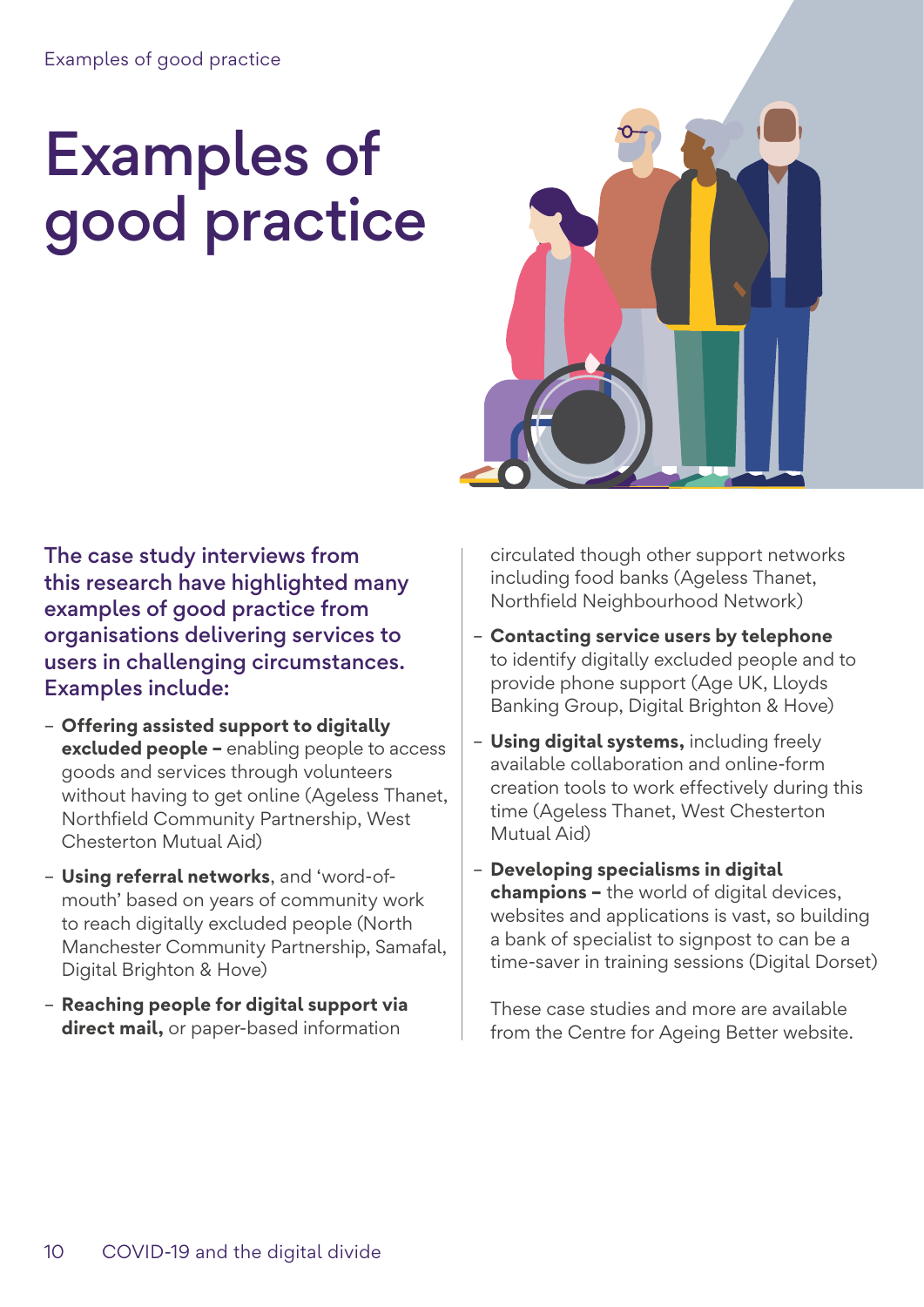### Recommendations

- **National and local government need to recognise the crucial digital support offered by the local organisations.** These organisations can provide the reach to the digitally excluded but need more support to help them in the future. Government needs to provide a digital skills support and training fund for organisations.
- **Local authorities need to collaborate formally on digital inclusion projects with community organisations more.** This can help identify and measure who is digitally excluded in an area, and lead to more targeted and measurable work between the authority and organisations. Local authorities are also best placed as a trusted communications channel to residents in promoting organisations offering digital skills
- **The Department for Digital, Culture, Media and Sport (DCMS) should create a resource bank that signposts to all the resources available to digital champions from one central place. There is a wealth of resources available for anyone providing digital training or support, but those new to providing support are often unaware of what is available.** Government should promote

joined up working for anyone supporting digital inclusion.

- **There is an ongoing need for devices to be made available.** Corporate and small businesses need to continue their work to collaborate with device recycling charities to offer used kit that can be distributed to local groups.
- **Non-digital options from both the public and private sector, such as telephone or mail , need to continue for those people who cannot or choose not to be online.**
- **Local authorities and digital support groups should encourage peer support through campaigns for volunteer digital champions.**  Many 50–70 year olds are confident digital users, and would be ideal people to help understand users' needs.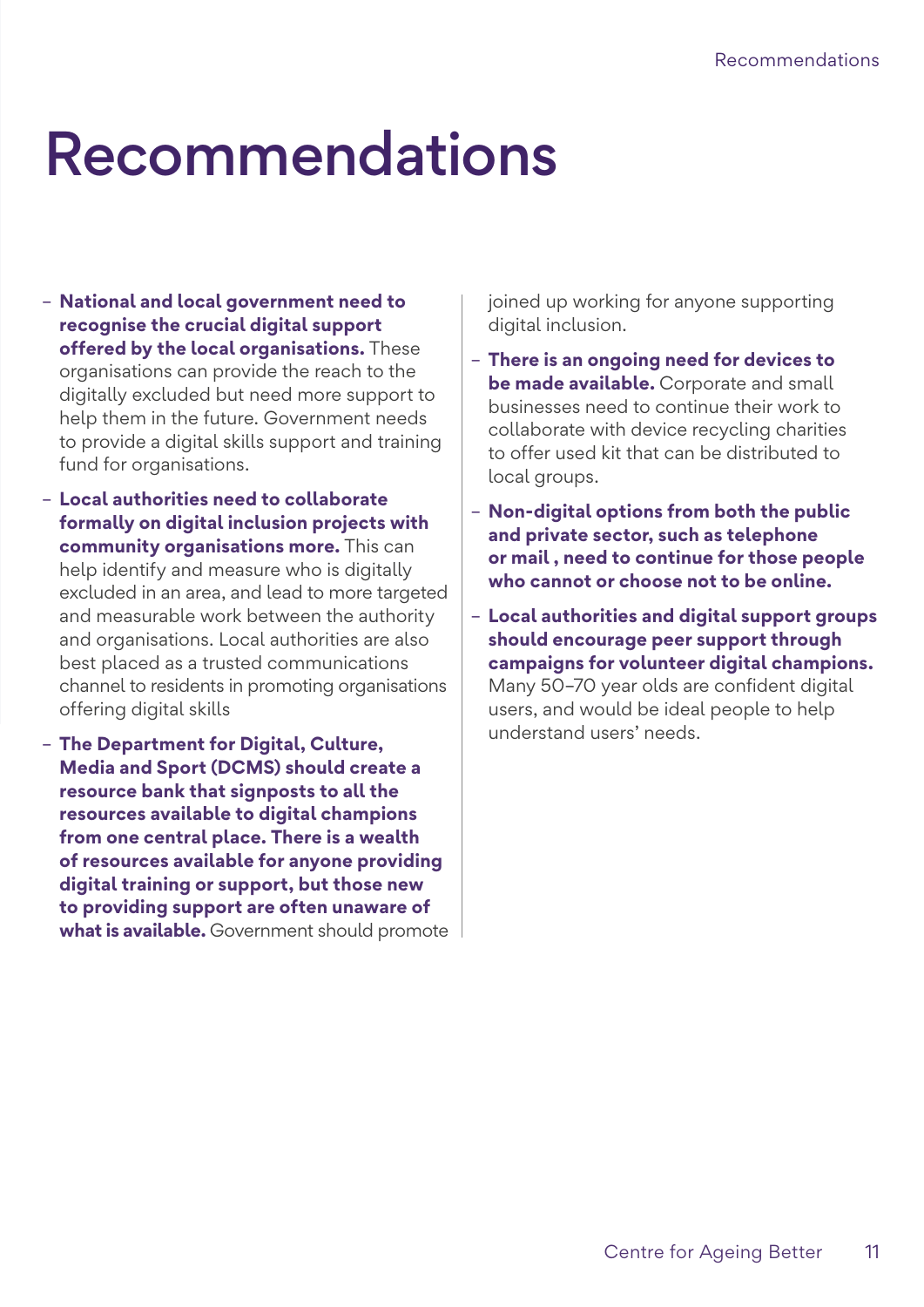### References

ONS (2020a) 'Frequency of internet use, population counts, by age group, Great Britain, 2019'. Available online at: [https://www.ons.gov.](https://www.ons.gov.uk/peoplepopulationandcommunity/householdcharacteristics/homeinternetandsocialmediausage/adhocs/11389frequencyofinternetusepopulationcountsbyagegroupgreatbritain2019) [uk/peoplepopulationandcommunity/](https://www.ons.gov.uk/peoplepopulationandcommunity/householdcharacteristics/homeinternetandsocialmediausage/adhocs/11389frequencyofinternetusepopulationcountsbyagegroupgreatbritain2019) [householdcharacteristics/](https://www.ons.gov.uk/peoplepopulationandcommunity/householdcharacteristics/homeinternetandsocialmediausage/adhocs/11389frequencyofinternetusepopulationcountsbyagegroupgreatbritain2019) [homeinternetandsocialmediausage/](https://www.ons.gov.uk/peoplepopulationandcommunity/householdcharacteristics/homeinternetandsocialmediausage/adhocs/11389frequencyofinternetusepopulationcountsbyagegroupgreatbritain2019) [adhocs/11389frequencyofinternetuse](https://www.ons.gov.uk/peoplepopulationandcommunity/householdcharacteristics/homeinternetandsocialmediausage/adhocs/11389frequencyofinternetusepopulationcountsbyagegroupgreatbritain2019) [populationcountsbyagegroupgreatbritain2019](https://www.ons.gov.uk/peoplepopulationandcommunity/householdcharacteristics/homeinternetandsocialmediausage/adhocs/11389frequencyofinternetusepopulationcountsbyagegroupgreatbritain2019)

Ofcom (2018b), 'Access and inclusion in 2018 report'. Available online at: [https://www.ofcom.](https://www.ofcom.org.uk/research-and-data/multi-sector-research/accessibility-research/access-and-inclusion) [org.uk/research-and-data/multi-sector](https://www.ofcom.org.uk/research-and-data/multi-sector-research/accessibility-research/access-and-inclusion)[research/accessibility-research/access-and](https://www.ofcom.org.uk/research-and-data/multi-sector-research/accessibility-research/access-and-inclusion)[inclusion](https://www.ofcom.org.uk/research-and-data/multi-sector-research/accessibility-research/access-and-inclusion)

Lloyds Bank (2020a), 'UK Consumer Digital Index 2020 – The UK's largest study of transactional, behaviour and attitudinal research including the new Essential Digital Skills measure'. Available online at: [https://](https://www.lloydsbank.com/assets/media/pdfs/banking_with_us/whats-happening/210519-lloyds-cdi-2020-updated-report.pdf) [www.lloydsbank.com/assets/media/pdfs/](https://www.lloydsbank.com/assets/media/pdfs/banking_with_us/whats-happening/210519-lloyds-cdi-2020-updated-report.pdf) banking with us/whats-happening/210519[lloyds-cdi-2020-updated-report.pdf](https://www.lloydsbank.com/assets/media/pdfs/banking_with_us/whats-happening/210519-lloyds-cdi-2020-updated-report.pdf)